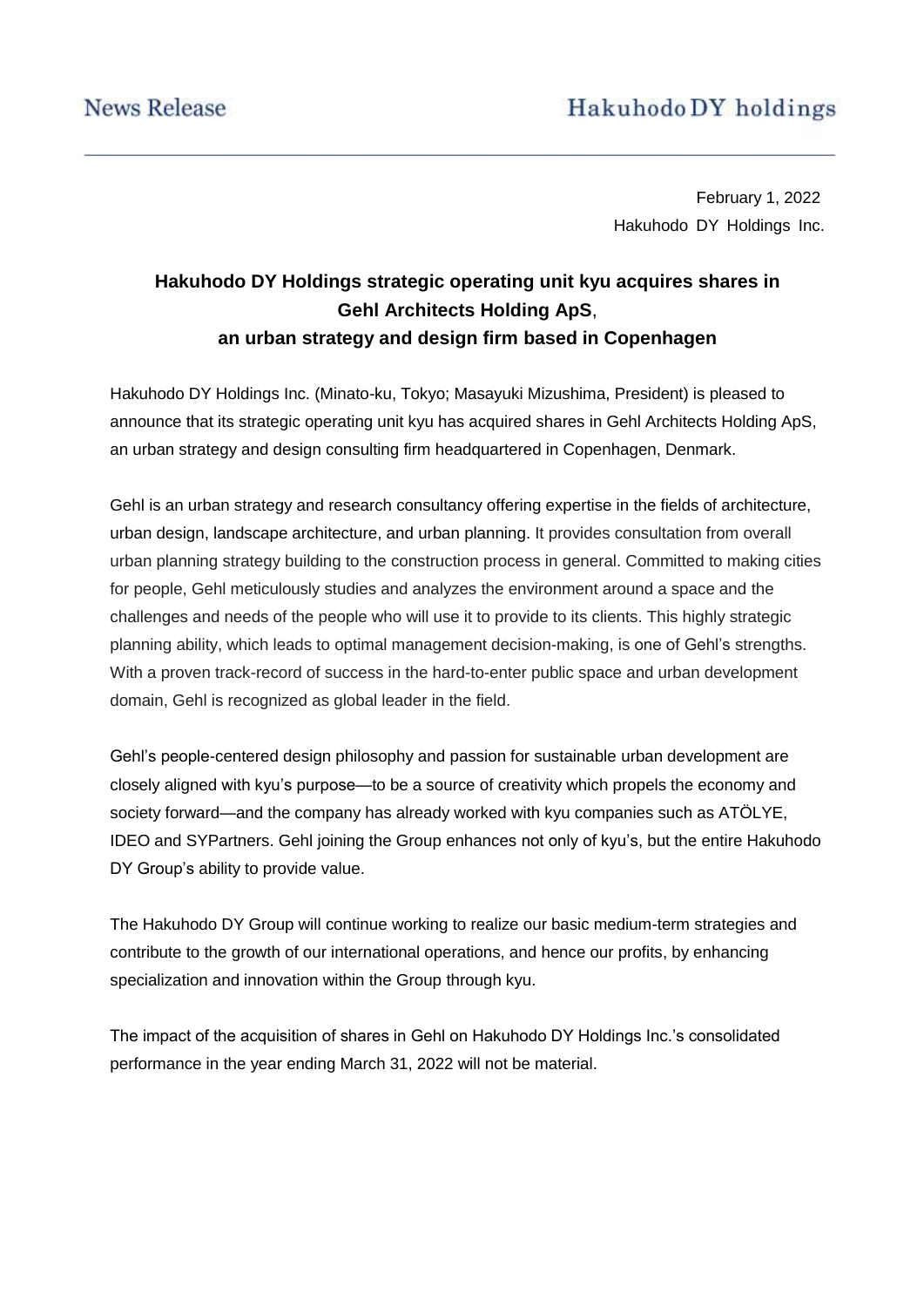#### **About Gehl Architects Holding ApS**

| Office locations:<br>Representative:<br>Founder:<br>Established:<br>Employees: | Copenhagen (HQ), New York, San Francisco<br>Helle Søholt, Founding Partner & CEO<br>Jan Gehl<br>2000<br>73                                                                                                                                                                                                                              |
|--------------------------------------------------------------------------------|-----------------------------------------------------------------------------------------------------------------------------------------------------------------------------------------------------------------------------------------------------------------------------------------------------------------------------------------|
| <b>Business domains:</b>                                                       | Urban development strategy and planning;<br>public space design; spatial development<br>master planning; building consensus around<br>urban development between communities,<br>government and other stakeholders, and<br>project implementation; infrastructure post-<br>relocation surveys; mobility strategy and plan<br>development |
| URL:                                                                           | https://gehlpeople.com/                                                                                                                                                                                                                                                                                                                 |



Helle Søholt

#### **About kyu**

kyu is an independent strategic operating unit of Hakuhodo DY Holdings Inc. operating in parallel with the Group's core companies. It was created in May 2014 to ensure the continuous enhancement of specialization and innovation in the Hakuhodo DY Group through M&A with innovative and unique specialist marketing and creative service companies, primarily in North America and Europe. The CEO of kyu is Michael Birkin, Farah Ramzan Golant is its President and A.J. Hughes its CFO. URL: http://www.kyu.com/

#### **About Hakuhodo DY Holdings**

Hakuhodo DY Holdings Inc. is a marketing services company headquartered in Tokyo, Japan. It was formed in 2003 when its core brand agencies Hakuhodo Inc. (founded 1895), Daiko Advertising Inc. (founded 1944), and Yomiko Advertising Inc. (founded 1946) integrated and created a joint holding company ("DY" represents the initial letters of Daiko and Yomiko, respectively).

The Hakuhodo DY Group comprises seven distinct groups: The Group's integrated advertising companies Hakuhodo, Daiko, and Yomiko; the next-generation digital agency IREP; the integrated media company Hakuhodo DY Media Partners; D.A.Consortium; and the strategic operating unit kyu. The Group consists of 415 subsidiaries and affiliates, with a combined total of over 24,000 employees working in 21 countries and regions. *Ad Age* ranked it at No. 12 in its most recent annual ranking of the world's largest agency companies.

*Sei-katsu-sha* Insight, the centerpiece of the Hakuhodo DY Group's philosophy, is the foundation for the Group's thinking, planning, and brand building. It recognizes that people are not just consumers performing an economic function, but rather individuals with distinct lifestyles, aspirations, and dreams. They are *sei-katsu-sha*, or "people with lives." Hakuhodo introduced this term in the 1980s to emphasize its commitment to a comprehensive, 360-degree, perspective on peoples' lives.

Renowned for its creativity, the Hakuhodo DY Group has won the Grand Prix at the Cannes Lions International Festival of Creativity multiple times.